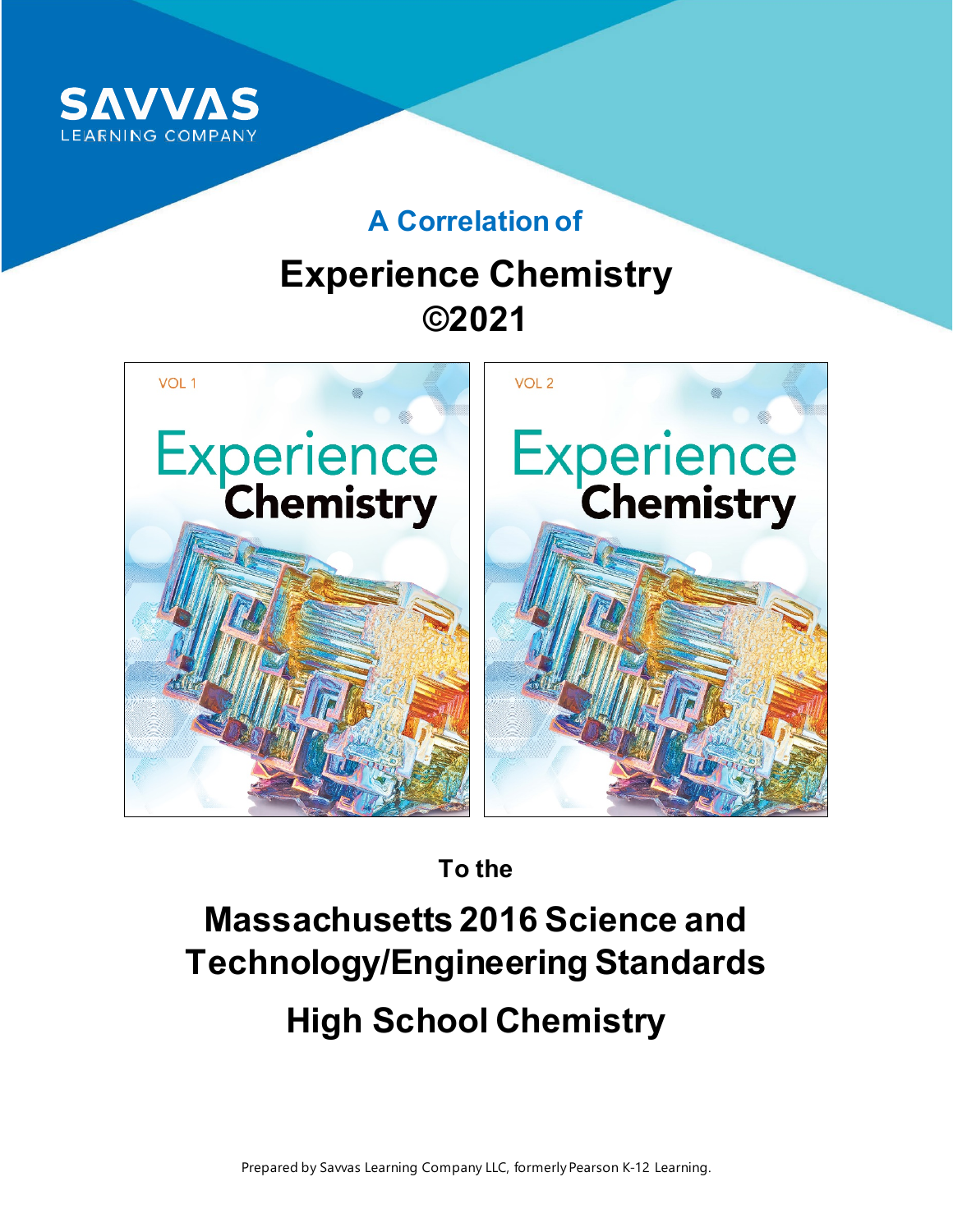#### **Introduction**

This document demonstrates how **Experience Chemistry ©2021** supports Massachusetts' 2016 Science and Technology/Engineering Standards for Chemistry**.** Correlation references include the Experience Notebook (Vol. 1 and 2), Teacher Guide, and online digital assets.

Savvas Learning Company is excited to introduce **Experience Chemistry!** From climate change, water quality, and the newest energy sources, to the foods we grow and eat, your students will experience chemistry like never before. The program uses cool, weird, and amazing phenomena to engage students in 3-D science. Give students an up-close, first-hand experience they'll never forget.

#### **Be the first to** *Experience It!*

Storylines are organized around a real-world Anchoring Phenomena that sparks student curiosity, gives a purpose to learning and connects chemistry concepts through a unifying unique occurrence. Students encounter everyday phenomena through Claims-Evidence Reasoning Exercises, Authentic Readings, STEM Projects, and Engineering Performance Tasks.

#### **Explore Phenomena with Flinn Scientific!**

**Experience Chemistry** and Flinn Scientific partner to deliver high-quality inquiry opportunities to chemistry classrooms. Lab Experiments, Engineering Challenges, Performance Tasks, Virtual Reality Simulations, and Lab Videos by Flinn Scientific immerse students in hands-on chemistry.

#### **Hands-On Labs**

• Assign student-friendly labs focused on real-world phenomena in every learning experience.

• Customize your lessons with four versions of every lab including Open-Ended, Guided, Shortened, and Advanced.

#### **Lab Videos**

• Background videos, demo videos and summary videos engage and connect students to the phenomena, prepare students and instructors for set-up and revisit concepts before assessments.

#### **Design Challenges and Performance Tasks**

• Students mimic the real-world activities of engineers as they define and solve problems and design, test and evaluate solutions.

• Students demonstrate mastery of three-dimensional learning at the end of every Investigation with a Performance-Based assessment.

#### **Lab Kits**

• Simplify lab set-up and solution preparation with time-saving lab kits.

#### **Virtual Reality**

• Immerse your students in 360º simulations that bring chemistry to life.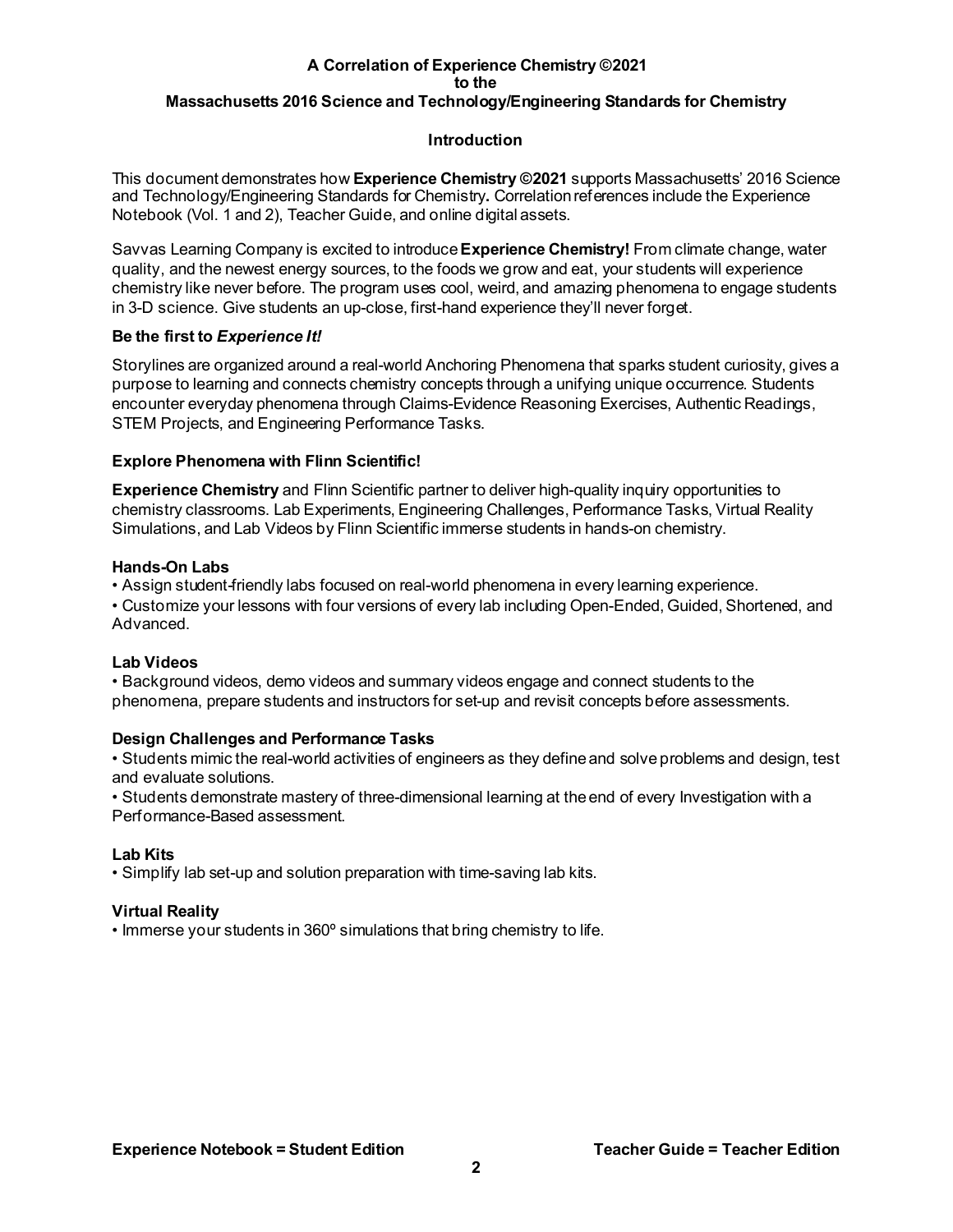### **Table of Contents**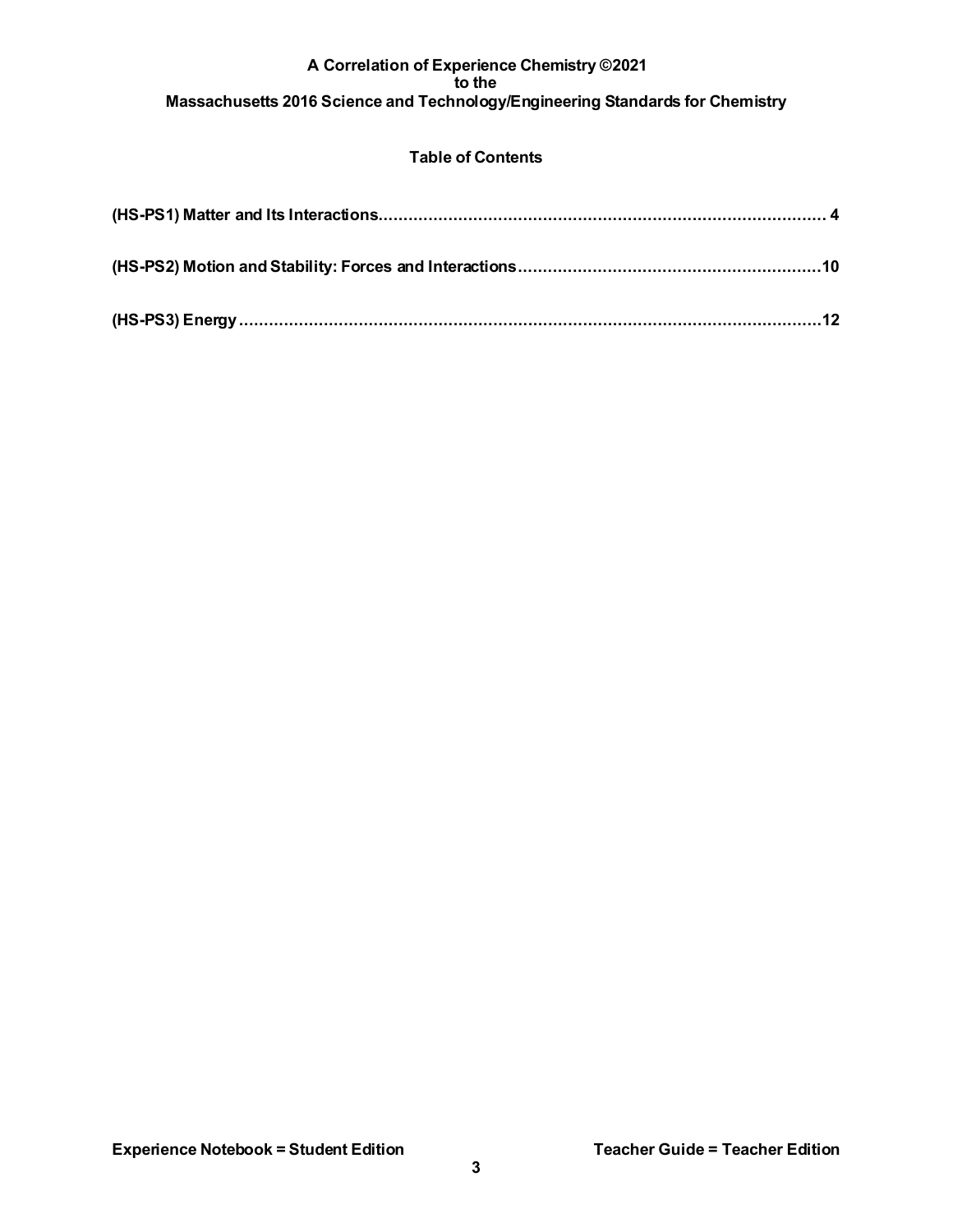| Massachusetts 2016 Science and<br><b>Technology/Engineering Standards for Chemistry</b>                                                                                                                                                                                                                                                                                                                                                                                                                                                          | <b>Experience Chemistry</b><br>©2021                                                                                                                                                                                                                                                                                                                                                                                                                                                                                                                                                                                                                                                                                                                                                                                                                                                                                                                                                                                           |
|--------------------------------------------------------------------------------------------------------------------------------------------------------------------------------------------------------------------------------------------------------------------------------------------------------------------------------------------------------------------------------------------------------------------------------------------------------------------------------------------------------------------------------------------------|--------------------------------------------------------------------------------------------------------------------------------------------------------------------------------------------------------------------------------------------------------------------------------------------------------------------------------------------------------------------------------------------------------------------------------------------------------------------------------------------------------------------------------------------------------------------------------------------------------------------------------------------------------------------------------------------------------------------------------------------------------------------------------------------------------------------------------------------------------------------------------------------------------------------------------------------------------------------------------------------------------------------------------|
| (HS-PS1) Matter and Its Interactions<br>(HS-PS1-1) Use the periodic table as a model to<br>predict the relative properties of main group elements,<br>including ionization energy and relative sizes of atoms<br>and ions, based on the patterns of electrons in the<br>outermost energy level of each element. Use the<br>patterns of valence electron configurations, core<br>charge, and Coulomb's law to explain and predict<br>general trends in ionization energies, relative sizes of<br>atoms and ions, and reactivity of pure elements. | <b>Experience Notebook, Vol 1:</b><br><b>Investigation 1</b><br>Types of Atoms, 13-14<br>Patterns in Electron Configurations, 36-38<br>Valence Electrons, 39<br>Revisit Investigative Phenomenon, 40<br><b>Investigation 2</b><br>The Periodic Table as a Predictive Model, 50-51<br>Coulomb's Law, 52<br>The Shielding Effect and Effective Nuclear Charge,<br>53-55<br>Atomic Radius, 56-58<br>lonization Energy, 59<br>Successive lonization Energies, 60<br>Connecting the Trends, 63<br>Revisit Investigative Phenomenon, 64<br><b>Teacher Guide:</b><br>Inquiry Labs: Develop a Periodic Table; Elemental<br>Metals, Nonmetals, and Metalloids; Periodic Trends<br>and Properties<br>Performance Based Assessment: Evaluate Atomic<br>Structure with Flame Tests; Gravimetric Analysis of<br><b>Periodic Trends</b><br><b>Digital Activities: Graphing Periodic Properties;</b><br>Periodic Trends; Make a Claim About Periodic<br>Trends; Size Trends and Shielding Effect; Predict<br>Reactivity Using Periodic Trends |
| (HS-PS1-2) Use the periodic table model to predict<br>and design simple reactions that result in two main<br>classes of binary compounds, ionic and molecular.<br>Develop an explanation based on given observational<br>data and the electronegativity model about the relative<br>strengths of ionic or covalent bonds.                                                                                                                                                                                                                        | <b>Experience Notebook, Volume 1:</b><br><b>Investigation 3</b><br>lons and the Octet Rule, 68-69<br>Ionic Bonds, 70-71<br>Ionic Compounds, 72-73<br>Revisit Investigative Phenomenon, 76, 90<br>The Octet Rule in Molecules, 82-83<br>Types of Covalent Bonds, 84<br>Electronegativity and Bonding, 86-87<br>Investigation 6<br><b>Activity Series, 232</b><br>Predicting the Products of Reactions, 238-239<br>Revisit Investigative Phenomenon, 240<br>lons in Aqueous Solution, 241-242<br>Predicting the Formation of a Precipitate, 246                                                                                                                                                                                                                                                                                                                                                                                                                                                                                  |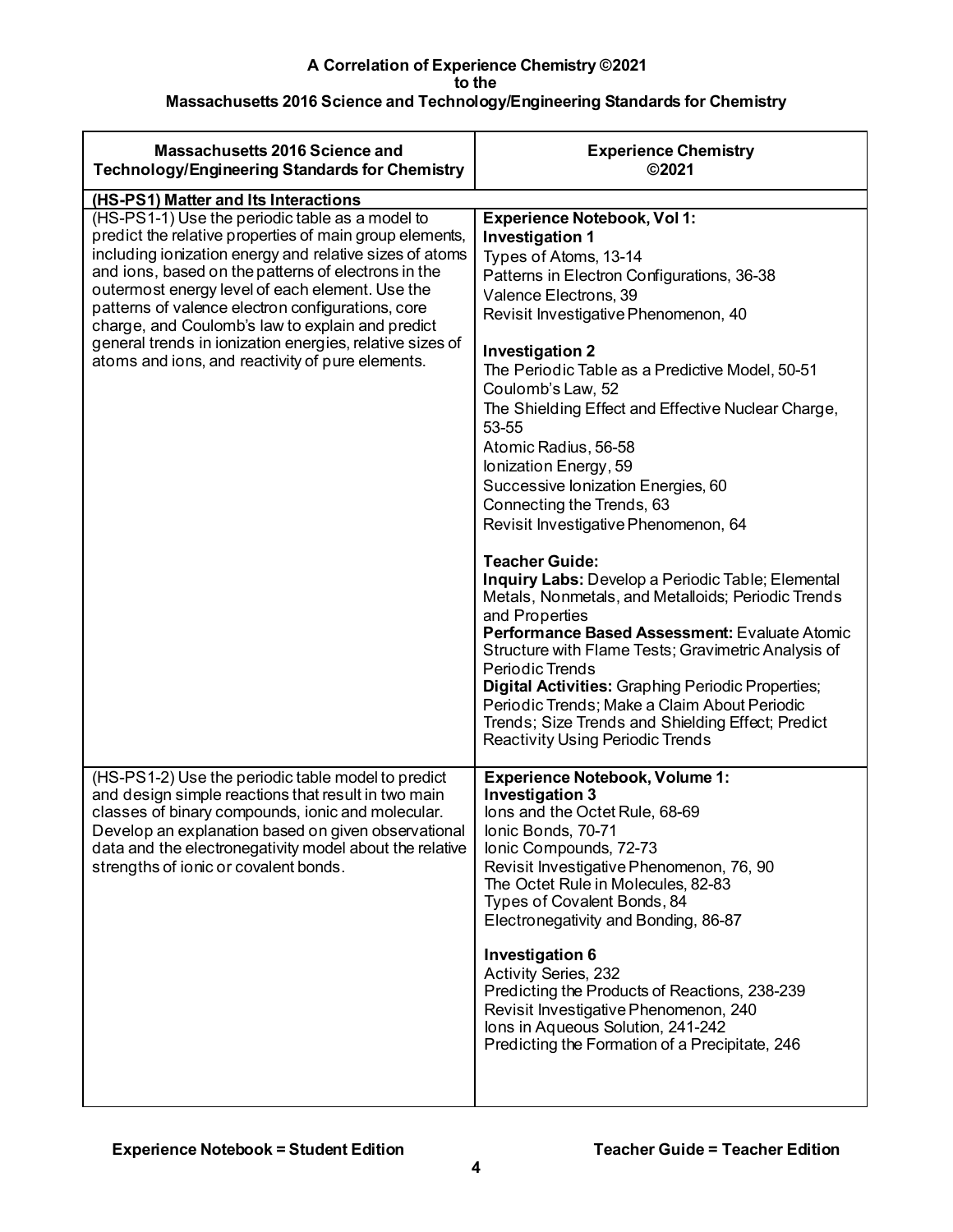| <b>Massachusetts 2016 Science and</b><br><b>Technology/Engineering Standards for Chemistry</b>                                                                                                                                                                                                                                                                                                                                        | <b>Experience Chemistry</b><br>©2021                                                                                                                                                                                                                                                                                                                                                                                                                                                                                                                                                                                                                                                                                                                                                                                                                                                                                                                                                                                                                                                                                                                                                                                                                                 |
|---------------------------------------------------------------------------------------------------------------------------------------------------------------------------------------------------------------------------------------------------------------------------------------------------------------------------------------------------------------------------------------------------------------------------------------|----------------------------------------------------------------------------------------------------------------------------------------------------------------------------------------------------------------------------------------------------------------------------------------------------------------------------------------------------------------------------------------------------------------------------------------------------------------------------------------------------------------------------------------------------------------------------------------------------------------------------------------------------------------------------------------------------------------------------------------------------------------------------------------------------------------------------------------------------------------------------------------------------------------------------------------------------------------------------------------------------------------------------------------------------------------------------------------------------------------------------------------------------------------------------------------------------------------------------------------------------------------------|
| HS-PS1-2 Continued:                                                                                                                                                                                                                                                                                                                                                                                                                   | Continued:<br><b>Experience Notebook, Volume 2:</b><br><b>Investigation 15</b><br>Redox vs. Non-redox Reactions, 284<br><b>Teacher Guide:</b><br><b>Inquiry Labs: Characteristics of lonic Bonds;</b><br>Characteristics of Covalent Bonds; Evaluate Chemical<br>Reactions; Types of Chemical Reactions; Predict<br><b>Chemical Reactions; Metal Activity</b><br><b>Engineering Design Challenge: Water Purification</b><br>Digital Activities: Calculate Bond Polarity; Predicting<br>Bond Type; Reactivity of Metals; Cation Meets Anion;<br>Predict Whether a Precipitate Will Form                                                                                                                                                                                                                                                                                                                                                                                                                                                                                                                                                                                                                                                                               |
| (HS-PS1-3) Cite evidence to relate physical properties<br>of substances at the bulk scale to spatial<br>arrangements, movement, and strength of<br>electrostatic forces among ions, small molecules, or<br>regions of large molecules in the substances. Make<br>arguments to account for how compositional and<br>structural differences in molecules result in different<br>types of intermolecular or intramolecular interactions. | <b>Experience Notebook, Vol 1:</b><br><b>Investigation 3</b><br>Ionic Bonds, 70-71<br>Ionic Compounds, 72-73<br>Properties of Ionic Compounds, 74-76<br>Properties of Metals, 78-80<br>Revisit Investigative Phenomenon, 80<br>The Octet Rule in Molecules, 82-83<br>Electronegativity and Bonding, 86-87<br>Geometry and Polar Molecules, 88-90<br>Revisit Investigative Phenomenon, 90<br>Van der Waals Forces, 91-92<br>Hydrogen Bonds, 93<br>Properties of Molecular Substances, 94-95<br>Revisit Investigative Phenomenon, 96<br><b>Investigation 4</b><br>Liquids and Intermolecular Forces, 118-119<br>Solids and Attractive Force, 120-121<br>Properties of Ionic and Molecular Compounds, 138<br>Covalent Network Solids, 139-140<br>Revisit Investigative Phenomenon, 140, 147<br>Ductility and Malleability, 142<br>Crystalline Structure and Properties of Metals, 144<br>Water and Hydrogen Bonding, 148<br>Structure Affects Properties of Ice, 152-153<br><b>Teacher Guide:</b><br>Inquiry Labs: Characteristics of Ionic Bonds;<br>Characteristics of Covalent Bonds; Intermolecular<br>Forces; Correlate Material Properties and Bond Type;<br>Melt lonic and Covalent Compounds<br>Performance Based Assessment: Types of<br><b>Chemical Bonds</b> |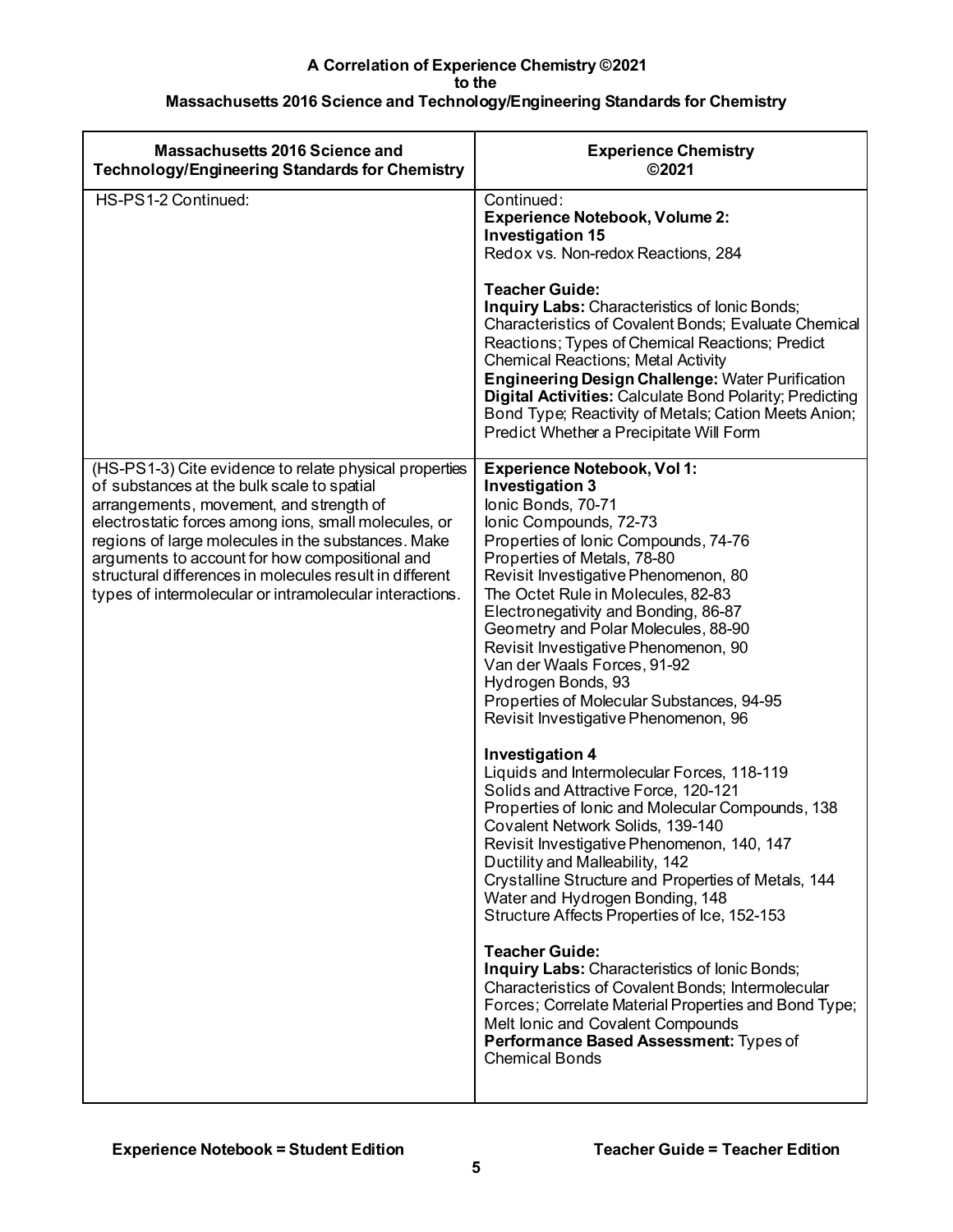| Massachusetts 2016 Science and<br><b>Technology/Engineering Standards for Chemistry</b>                                                                                                                                                                 | <b>Experience Chemistry</b><br>©2021                                                                                                                                                                                                                                                                                                                                                                                                                                                                                                                                                                                                                                                                                                                                                                                                                                     |
|---------------------------------------------------------------------------------------------------------------------------------------------------------------------------------------------------------------------------------------------------------|--------------------------------------------------------------------------------------------------------------------------------------------------------------------------------------------------------------------------------------------------------------------------------------------------------------------------------------------------------------------------------------------------------------------------------------------------------------------------------------------------------------------------------------------------------------------------------------------------------------------------------------------------------------------------------------------------------------------------------------------------------------------------------------------------------------------------------------------------------------------------|
| HS-PS1-3 Continued:                                                                                                                                                                                                                                     | Continued:<br><b>Digital Activities: lons and Electroplating; Formation</b><br>of Ionic Compounds; Describe Ionic Bonding and<br>Properties; Electron Dot Structures for Molecular<br>Substances; Intermolecular Forces in Liquids; Water's<br>Behavior on Earth; Relate Intermolecular Forces to<br>States of Matter; Phase Changes and Intermolecular<br>Forces; Tough Tools                                                                                                                                                                                                                                                                                                                                                                                                                                                                                           |
| (HS-PS1-4) Develop a model to illustrate the energy<br>transferred during an exothermic or endothermic<br>chemical reaction based on the bond energy<br>difference between bonds broken (absorption of<br>energy) and bonds formed (release of energy). | <b>Experience Notebook, Volume 1:</b><br><b>Investigation 6</b><br>Energy of Reactions, 223-224<br>What Causes Reactions?, 225<br>Revisit Investigative Phenomenon, 226<br><b>Combination Reactions, 228</b><br>Decomposition Reactions, 229<br><b>Investigation 8</b><br>Bond Enthalpy, 285-286<br>Activation Energy, 287<br>Representations of Enthalpy, 288<br>Revisit Investigative Phenomenon, 290, 298<br>Hess's Law, 291<br>Heat Summation, 292<br>Standard Enthalpy of Formation, 293<br>Standard Enthalpy of Reaction, 294<br>Enthalpy of Solution, 296-297<br><b>Teacher Guide:</b><br>Inquiry Labs: The Thermodynamics of Hand<br>Warmers; Hess's Law and the Combustion of a Metal<br><b>Engineering Design Challenge: Flameless Heating</b><br>Systems<br>Digital Activities: Energy Changes in Reactions;<br>Energy in Reactions; Bond Energy and Enthalpy |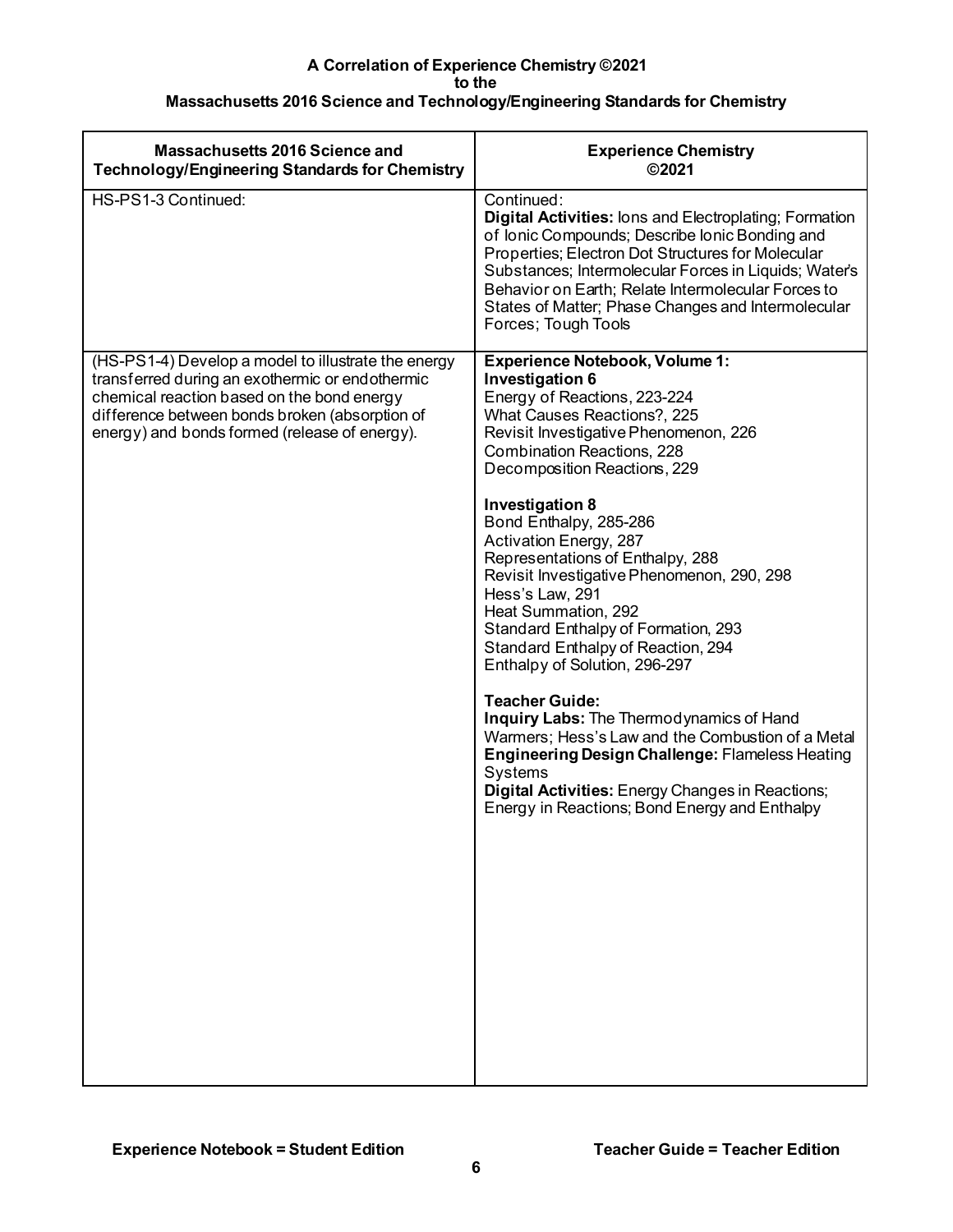| Massachusetts 2016 Science and<br><b>Technology/Engineering Standards for Chemistry</b>                                                                                                                                                                                                                                                                                                          | <b>Experience Chemistry</b><br>©2021                                                                                                                                                                                                                                                                                                                                                                                                                                                                                                                                                                                                                                                                                                               |
|--------------------------------------------------------------------------------------------------------------------------------------------------------------------------------------------------------------------------------------------------------------------------------------------------------------------------------------------------------------------------------------------------|----------------------------------------------------------------------------------------------------------------------------------------------------------------------------------------------------------------------------------------------------------------------------------------------------------------------------------------------------------------------------------------------------------------------------------------------------------------------------------------------------------------------------------------------------------------------------------------------------------------------------------------------------------------------------------------------------------------------------------------------------|
| (HS-PS1-5) Construct an explanation based on kinetic<br>molecular theory for why varying conditions influence<br>the rate of a chemical reaction or a dissolving<br>process. Design and test ways to slow down or<br>accelerate rates of processes (chemical reactions or<br>dissolving) by altering various conditions.                                                                         | <b>Experience Notebook, Volume 2:</b><br><b>Investigation 12</b><br>Collision Theory - a Review, 163<br>Effect of Concentration on Reaction Rates, 164<br>Effect of Temperature on Reaction Rates, 165<br>Effect of Particle Size on Reaction Rates, 166<br>Revisit Investigative Phenomenon, 167<br>One-Step and Multistep Reactions, 170<br>Lowering Activation Energy, 171-172<br>Assessment, 191<br><b>Teacher Guide:</b><br><b>Inquiry Labs: Reaction Rates: Iodine Clock</b><br><b>Performance Based Assessment: Reaction Rates</b><br>and Equilibrium<br><b>Digital Activities: Factors that Affect Reaction Rate;</b><br>Reaction Rate and Molecular Collisions; Glow Sticks<br>and Reaction Rate; Reaction Rates and Activation<br>Energy |
| (HS-PS1-6) Design ways to control the extent of a<br>reaction at equilibrium (relative amount of products to<br>reactants) by altering various conditions using Le<br>Chatelier's principle. Make arguments based on<br>kinetic molecular theory to account for how altering<br>conditions would affect the forward and reverse rates<br>of the reaction until a new equilibrium is established. | <b>Experience Notebook, Volume 2:</b><br><b>Investigation 12</b><br>Le Chatelier's Principle, 176<br>How Concentration Affects Equilibrium, 177<br>How Pressure Affects Equilibrium, 178<br>How Temperature Affects Equilibrium, 179<br>Revisit Investigative Phenomenon, 180<br><b>Investigation 14</b><br>Le Chatelier's Principle and Future Ocean pH, 236-<br>237<br><b>Teacher Guide:</b><br><b>Inquiry Labs: Explore Chemical Equilibrium</b><br>Engineering Design Challenge: Use Equilibrium for<br>a Commercial Application<br><b>Performance Based Assessment: Reaction Rates</b><br>and Equilibrium<br>Digital Activities: Equilibrium Shifting                                                                                         |
|                                                                                                                                                                                                                                                                                                                                                                                                  |                                                                                                                                                                                                                                                                                                                                                                                                                                                                                                                                                                                                                                                                                                                                                    |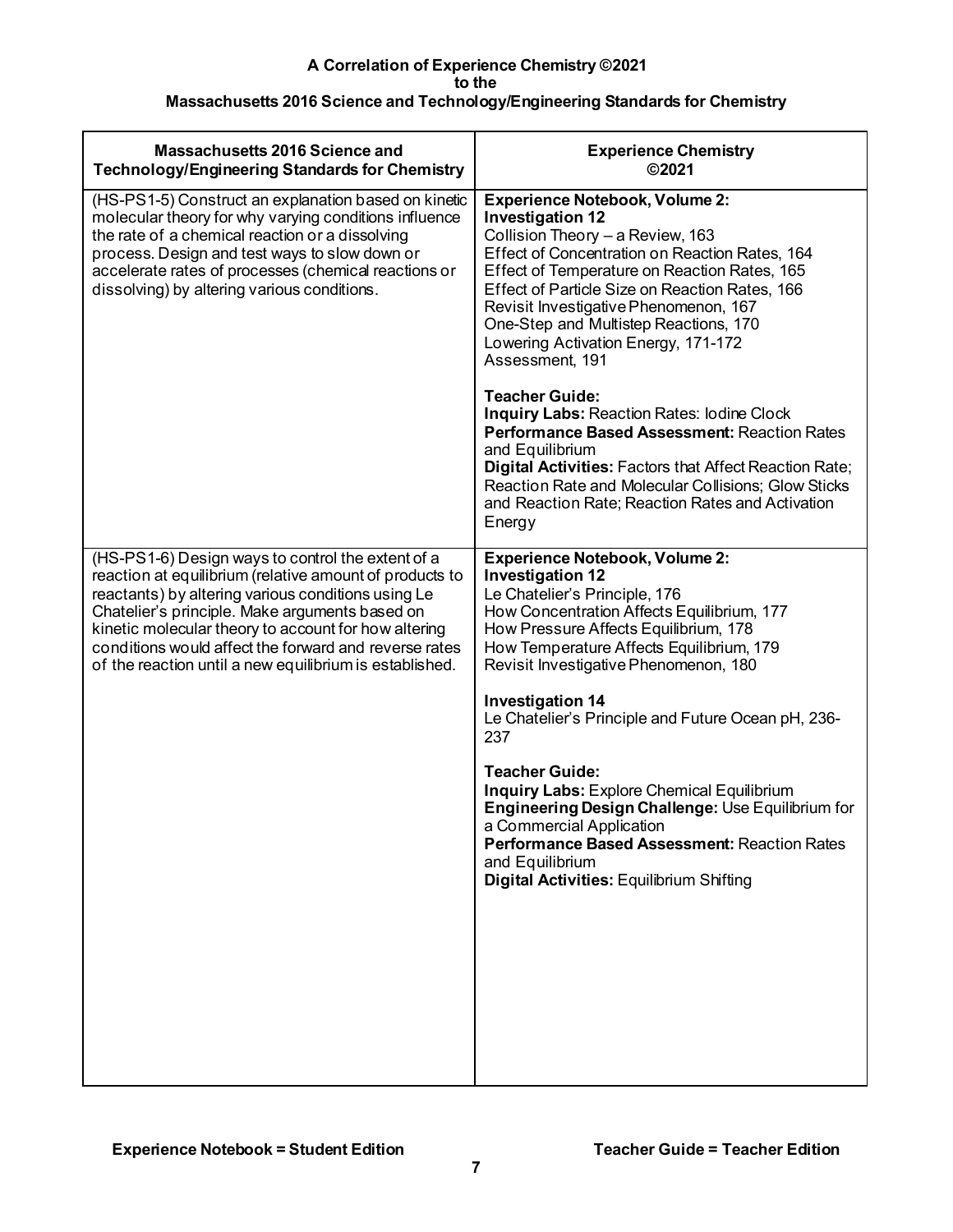| <b>Massachusetts 2016 Science and</b><br><b>Technology/Engineering Standards for Chemistry</b>                                                                                                                                                                                                                                                                                | <b>Experience Chemistry</b><br>©2021                                                                                                                                                                                                                                                                                                                                                                                                                                                                                                                                                                                                                                                                                                                                                      |
|-------------------------------------------------------------------------------------------------------------------------------------------------------------------------------------------------------------------------------------------------------------------------------------------------------------------------------------------------------------------------------|-------------------------------------------------------------------------------------------------------------------------------------------------------------------------------------------------------------------------------------------------------------------------------------------------------------------------------------------------------------------------------------------------------------------------------------------------------------------------------------------------------------------------------------------------------------------------------------------------------------------------------------------------------------------------------------------------------------------------------------------------------------------------------------------|
| (HS-PS1-7) Use mathematical representations and<br>provide experimental evidence to support the claim<br>that atoms, and therefore mass, are conserved during<br>a chemical reaction. Use the mole concept and<br>proportional relationships to evaluate the quantities<br>(masses or moles) of specific reactants needed in<br>order to obtain a specific amount of product. | <b>Experience Notebook, Volume 1:</b><br><b>Investigation 7</b><br>Interpreting Chemical Equations, 254<br>Sample Problem: Interpreting a Balanced Chemical<br>Equation, 255<br>What Is Conserved?, 256<br>Proportionality of Reactants and Products, 257<br>Revisit Investigative Phenomenon, 258<br>Sample Problem: Using the Limiting Reagent to Find<br>the Quantity of a Product, 273<br><b>Teacher Guide:</b><br>Inquiry Labs: Identify Unknowns Through<br>Stoichiometry; Determination of Reaction Output;<br>Formation of Barium lodate<br>Engineering Design Challenge: Build a Film<br><b>Canister Rocket</b><br><b>Performance Based Assessment: The</b><br>Stoichiometry of Filling a Balloon<br><b>Digital Activities: Understanding Stoichiometry;</b><br>Limiting Reagent |
| (HS-PS1-9(MA)) Relate the strength of an aqueous<br>acidic or basic solution to the extent of an acid or base<br>reacting with water as measured by the hydronium ion<br>concentration (pH) of the solution. Make arguments<br>about the relative strengths of two acids or bases with<br>similar structure and composition.                                                  | <b>Experience Notebook, Volume 2:</b><br><b>Investigation 13</b><br>Calculating pH, 199-200<br>Sample Problem: Calculating pH from H <sub>3</sub> O <sup>+</sup><br>Concentration, 201<br>Strong Acids and Bases, 203<br>Weak Acids, 204-205<br>Weak Bases, 206-207<br>Calculating pH for Weak Acids and Bases, 208<br>Strength vs. Concentration, 210-211<br><b>Investigation 14</b><br>Carbon Dioxide and Ocean pH, 230-231<br><b>Teacher Guide:</b><br>Inquiry Labs: Measure Acid Strength<br>Digital Activities: Exploring Acid Strength and<br>Concentration; Compare Equilibrium Positions of<br><b>Weak Acids</b>                                                                                                                                                                  |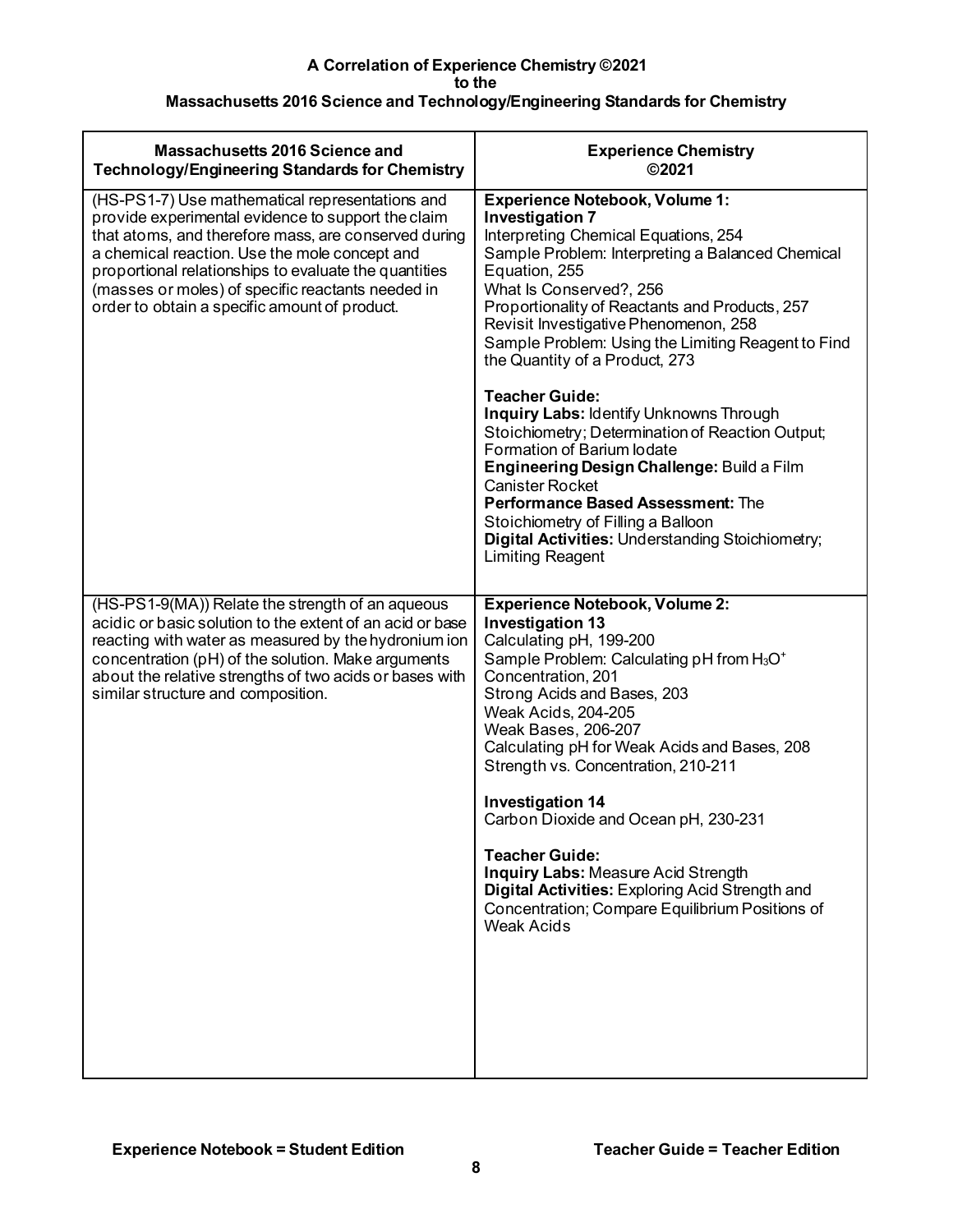| <b>Massachusetts 2016 Science and</b><br><b>Technology/Engineering Standards for Chemistry</b>                                                                                                                                                                                                                                                                                                                | <b>Experience Chemistry</b><br>©2021                                                                                                                                                                                                                                                                                                                                                                                                                                                                                                                                                                                                                                                                                                                                                                                                                                                                                                                                                                                                         |
|---------------------------------------------------------------------------------------------------------------------------------------------------------------------------------------------------------------------------------------------------------------------------------------------------------------------------------------------------------------------------------------------------------------|----------------------------------------------------------------------------------------------------------------------------------------------------------------------------------------------------------------------------------------------------------------------------------------------------------------------------------------------------------------------------------------------------------------------------------------------------------------------------------------------------------------------------------------------------------------------------------------------------------------------------------------------------------------------------------------------------------------------------------------------------------------------------------------------------------------------------------------------------------------------------------------------------------------------------------------------------------------------------------------------------------------------------------------------|
| (HS-PS1-10(MA)) Use an oxidation-reduction reaction<br>model to predict products of reactions given the<br>reactants, and to communicate the reaction models<br>using a representation that shows electron transfer<br>(redox). Use oxidation numbers to account for how<br>electrons are redistributed in redox processes used in<br>devices that generate electricity or systems that<br>prevent corrosion. | Experience Notebook, Vol 2:<br><b>Investigation 15</b><br>Gaining and Losing Electrons, 276-277<br>Sample Problem: Identifying Oxidized and Reduced<br>Reactants, 278<br>Oxidation Numbers in Reactions, 282<br>Sample Problem: Assigning Oxidation Numbers in<br>Reactions, 283<br>Redox vs. Non-redox Reactions, 284<br>Sample Problem: Identifying Redox Reactions, 285<br>Revisit Investigative Phenomenon, 287<br>Balancing by the Oxidation-Number-Change Method,<br>292<br>Sample Problem: Balancing Redox Equations by<br>Change in Oxidation Number, 293<br>Balancing by the Half-Reaction Method, 294-295<br>Revisit Investigative Phenomenon, 296<br>Voltaic Cells, 298-299<br>Sample Problem: Writing the Cell Reaction, 302<br>Revisit Investigative Phenomenon, 308<br><b>Teacher Guide:</b><br><b>Inquiry Labs: Explore Iron Corrosion</b><br>Digital Activities: Redox and Non-Redox Reactions;<br>Oxidation and Reduction at the Atomic Scale; Track<br>Electrons in Redox Reactions; Energy Transformation<br>in a Battery |
| (HS-PS1-11(MA)) Design strategies to identify and<br>separate the components of a mixture based on<br>relevant chemical and physical properties.                                                                                                                                                                                                                                                              | For supporting content, please see:<br><b>Experience Notebook, Volume 1:</b><br><b>Investigation 4</b><br>Colloids and Suspensions, 168-169<br><b>Teacher Guide:</b><br><b>Inquiry Lab: Aqueous Solutions</b><br>Digital Activities: Dissolution Rate; Solubility and<br>Temperature.                                                                                                                                                                                                                                                                                                                                                                                                                                                                                                                                                                                                                                                                                                                                                        |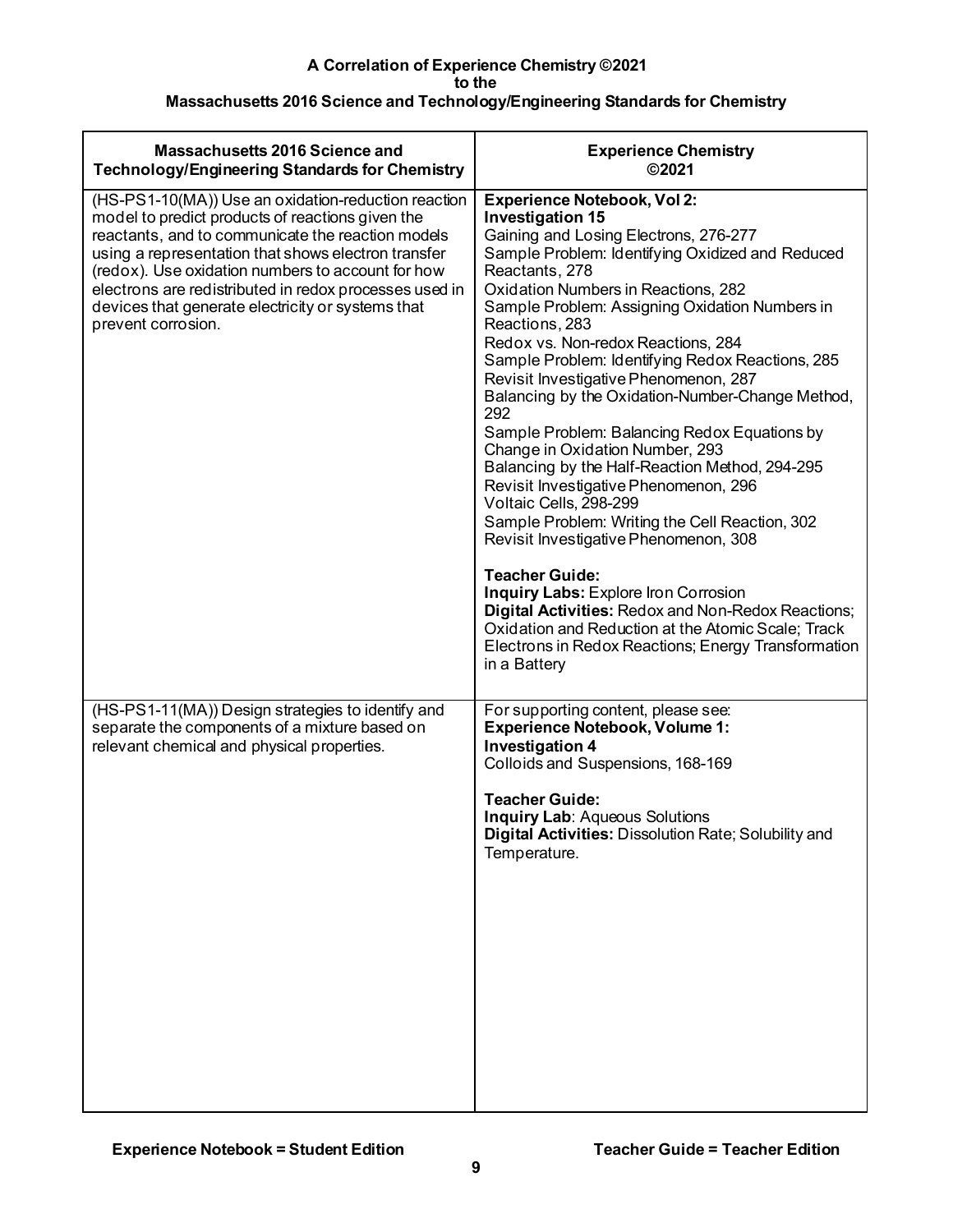| <b>Massachusetts 2016 Science and</b><br><b>Technology/Engineering Standards for Chemistry</b>                                                                                                                                                   | <b>Experience Chemistry</b><br>©2021                                                                                                                                                                                                                                                                                                                                                                                                                                                                                                                                                                                                                                                                             |
|--------------------------------------------------------------------------------------------------------------------------------------------------------------------------------------------------------------------------------------------------|------------------------------------------------------------------------------------------------------------------------------------------------------------------------------------------------------------------------------------------------------------------------------------------------------------------------------------------------------------------------------------------------------------------------------------------------------------------------------------------------------------------------------------------------------------------------------------------------------------------------------------------------------------------------------------------------------------------|
| (HS-PS2) Motion and Stability: Forces and Interactions                                                                                                                                                                                           |                                                                                                                                                                                                                                                                                                                                                                                                                                                                                                                                                                                                                                                                                                                  |
| (HS-PS2-6) Communicate scientific and technical<br>information about the molecular-level structures of<br>polymers, ionic compounds, acids and bases, and<br>metals to justify why these are useful in the<br>functioning of designed materials. | <b>Experience Notebook, Volume 1:</b><br><b>Investigation 4</b><br>Properties of Ionic and Molecular Compounds, 138<br>Revisit Investigative Phenomenon, 140, 147<br>Ductility and Malleability, 142                                                                                                                                                                                                                                                                                                                                                                                                                                                                                                             |
|                                                                                                                                                                                                                                                  | <b>Experience Notebook, Volume 2:</b><br><b>Investigation 16</b><br>Ethers and Amines, 330<br>Organic Chemical Reactions, 335-336<br>Polymers, 337-339                                                                                                                                                                                                                                                                                                                                                                                                                                                                                                                                                           |
|                                                                                                                                                                                                                                                  | <b>Teacher Guide:</b><br>Inquiry Labs: Investigate Different Hydrocarbons;<br><b>Protein and Amino Acid Tests</b><br><b>Engineering Design Challenge: Building a Better</b><br>Bike; Polymers: Bouncy Balls<br>Digital Activities: Tough Tools; Protein Structure and<br><b>Food Design</b>                                                                                                                                                                                                                                                                                                                                                                                                                      |
| (HS-PS2-7(MA)) Construct a model to explain how<br>ions dissolve in polar solvents (particularly water).<br>Analyze and compare solubility and conductivity data<br>to determine the extent to which different ionic species<br>dissolve.        | <b>Experience Notebook, Volume 1:</b><br>Investigation 3<br>Properties of Ionic Compounds, 74-75<br><b>Investigation 4</b><br>Aqueous Solutions, 154-155<br>Electrolytes and Nonelectrolytes, 156-157<br>Solubility, 162<br>Solubility and Temperature, 163-164<br><b>Investigation 6</b><br>Predicting the Formation of a Precipitate, 246<br><b>Experience Notebook, Volume 2:</b><br><b>Investigation 13</b><br>Strong Acids and Bases, 203<br>Weak Acids, 204-205<br>Weak Bases, 206-207<br><b>Teacher Guide:</b><br><b>Inquiry Labs: Aqueous Solutions</b><br>Digital Activities: lons and Electroplating; Model<br>Concentration's Effect on Conductivity; Conductivity of<br><b>Strong and Weak Acids</b> |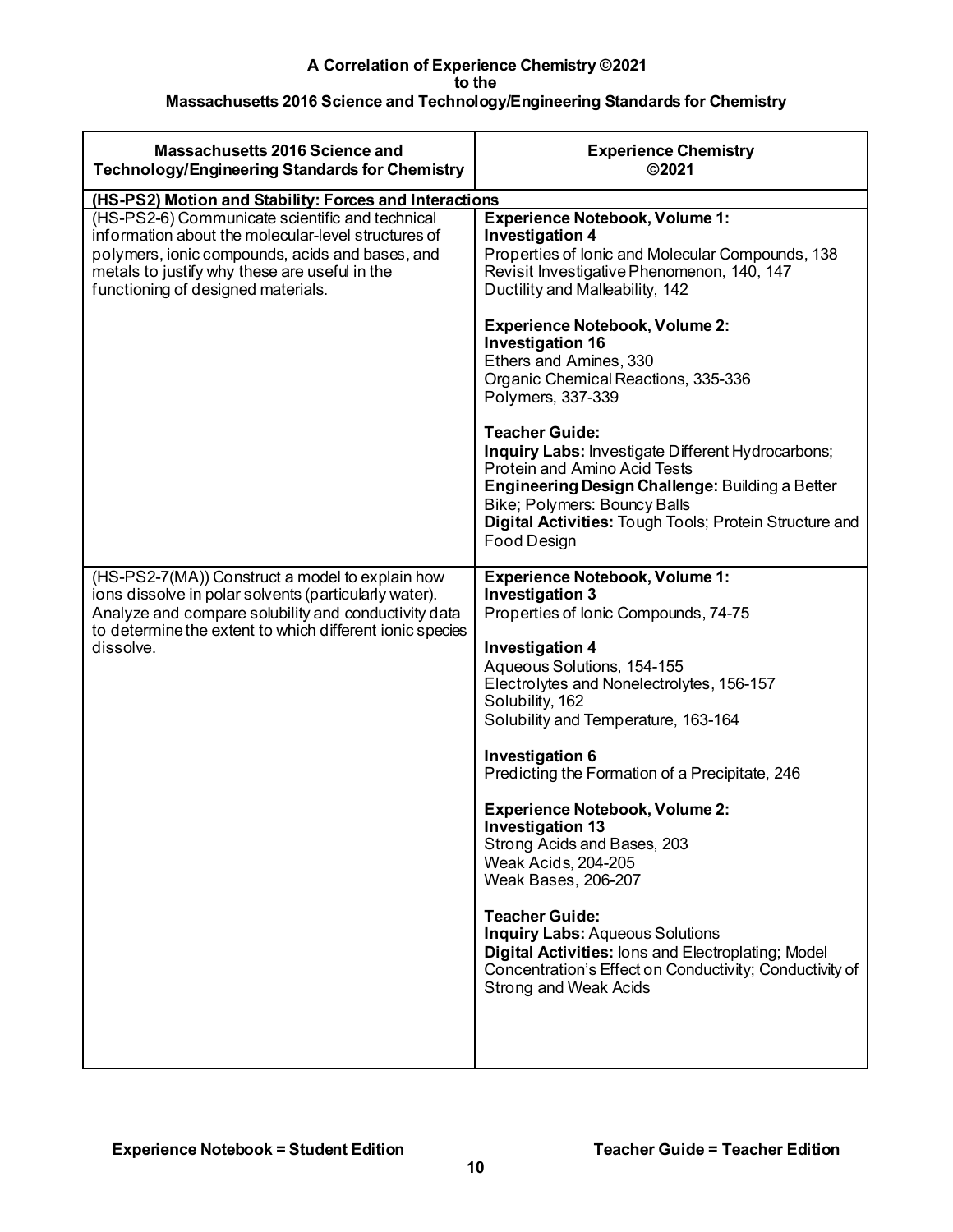| Massachusetts 2016 Science and<br><b>Technology/Engineering Standards for Chemistry</b>                                                                                                                                                                                                                 | <b>Experience Chemistry</b><br>©2021                                                                                                                                                                                                                                                                                                                                             |
|---------------------------------------------------------------------------------------------------------------------------------------------------------------------------------------------------------------------------------------------------------------------------------------------------------|----------------------------------------------------------------------------------------------------------------------------------------------------------------------------------------------------------------------------------------------------------------------------------------------------------------------------------------------------------------------------------|
| (HS-PS2-8(MA)) Use kinetic molecular theory to<br>compare the strengths of electrostatic forces and the<br>prevalence of interactions that occur between<br>molecules in solids, liquids, and gases. Use the<br>combined gas law to determine changes in pressure,<br>volume, and temperature in gases. | <b>Experience Notebook, Volume 1:</b><br><b>Investigation 4</b><br>Kinetic Theory and a Model for Gases, 112<br>Common Gases, 113<br>Kinetic Energy and Particle Motion in Solids, Liquids<br>and Gases, 117<br>Liquids and Intermolecular Forces, 118-119<br>Solids and Attractive Force, 120-121<br>Phase Changes, 125-126                                                     |
|                                                                                                                                                                                                                                                                                                         | <b>Experience Notebook, Volume 2:</b><br><b>Investigation 9</b><br>Compressibility, 6<br>Gas Pressure and Amount of Gas, 7<br>Gas Pressure and Volume, 8<br>Gas Pressure and Temperature, 9<br>Combined Gas Law, 19<br>Sample Problem: Using the Combined Gas Law, 20<br>Real Gases, 27-28                                                                                       |
|                                                                                                                                                                                                                                                                                                         | <b>Teacher Guide:</b><br><b>Inquiry Labs: Compressibility; Relationships Between</b><br><b>Gas Variables</b><br><b>Digital Activities: Relate Intermolecular Forces to</b><br>States of Matter; Phase Changes and Intermolecular<br>Forces; Explain Changes in Tire Pressure; Gas<br>Volume and Temperature; Relate Gas Pressure and<br>Temperature; Model the Combined Gas Laws |
|                                                                                                                                                                                                                                                                                                         |                                                                                                                                                                                                                                                                                                                                                                                  |
|                                                                                                                                                                                                                                                                                                         |                                                                                                                                                                                                                                                                                                                                                                                  |